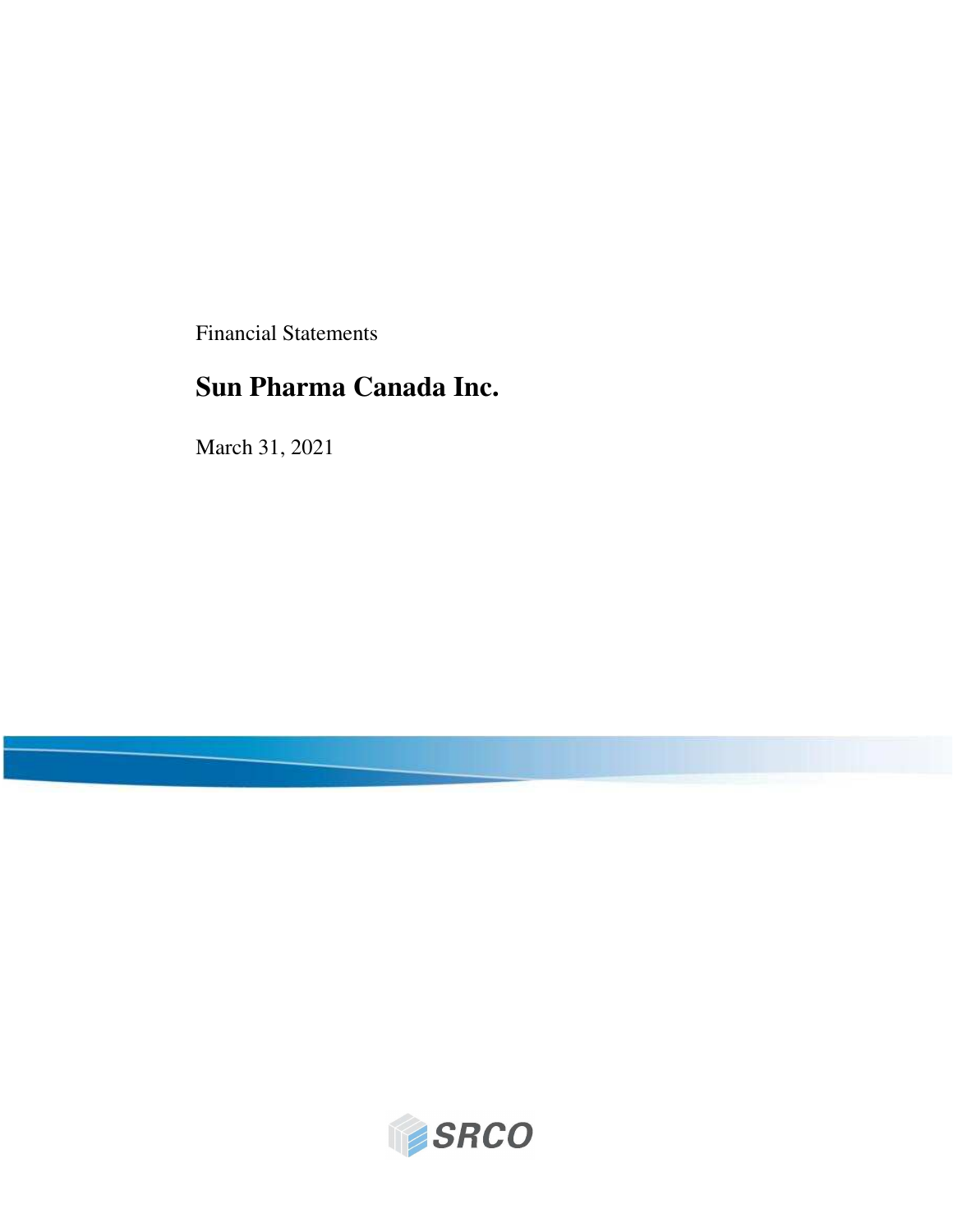# **Sun Pharma Canada Inc.**

March 31, 2021

### **Table of contents**

| FINANCIAL STATEMENTS |
|----------------------|
|                      |
|                      |
|                      |
|                      |

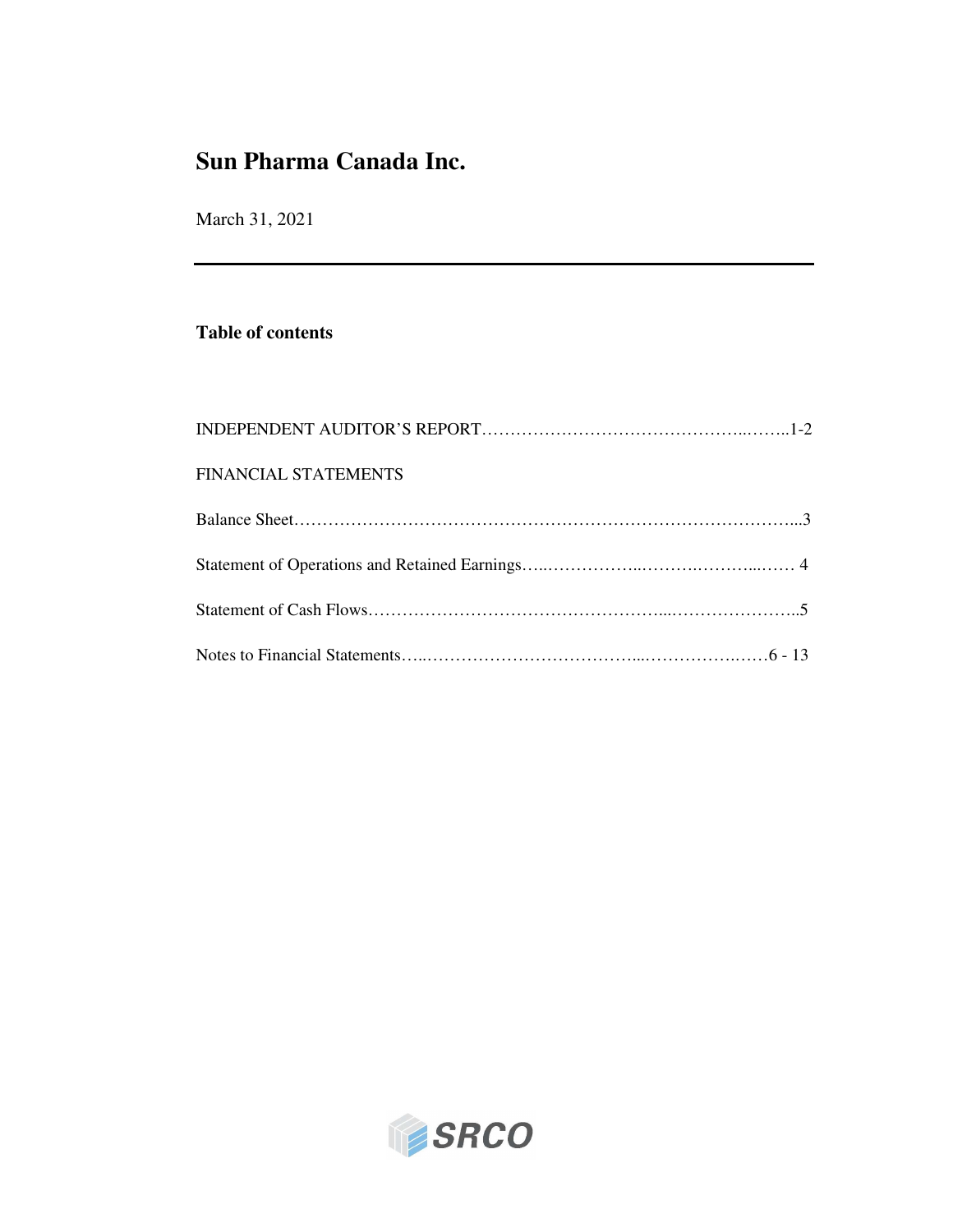

**SRCO Professional Corporation Chartered Professional Accountants Licensed Public Accountants**  Park Place Corporate Centre 15 Wertheim Court, Suite 409 Richmond Hill, ON L4B 3H7

Tel: 905 882 9500 & 416 671 7292 Fax: 905 882 9580 Email: info@srco.ca www.srco.ca

#### **INDEPENDENT AUDITOR'S REPORT**

#### **To the Shareholder of Sun Pharma Canada Inc.**

#### *Opinion*

We have audited the financial statements of Sun Pharma Canada Inc. (the "Company"), which comprise the balance sheet as at March 31, 2021, and the statements of operations and retained earnings and cash flows for the year then ended, and notes to the financial statements, including a summary of significant accounting policies.

In our opinion, the accompanying financial statements present fairly, in all material respects, the financial position of the Company as at March 31, 2021, and the results of its operations and cash flows for the year then ended in accordance with Canadian accounting standards for private enterprises.

#### *Basis for Opinion*

We conducted our audit in accordance with Canadian generally accepted auditing standards. Our responsibilities under those standards are further described in the *Auditor's Responsibilities for the Audit of the Financial Statements* section of our report. We are independent of the Company in accordance with the ethical requirements that are relevant to our audit of the financial statements in Canada, and we have fulfilled our other ethical responsibilities in accordance with these requirements. We believe that the audit evidence we have obtained is sufficient and appropriate to provide a basis for our opinion.

#### *Responsibilities of Management and Those Charged with Governance for the Financial Statements*

Management is responsible for the preparation and fair presentation of the financial statements in accordance with Canadian accounting standards for private enterprises, and for such internal control as management determines is necessary to enable the preparation of financial statements that are free from material misstatement, whether due to fraud or error.

In preparing the financial statements, management is responsible for assessing the Company's ability to continue as a going concern, disclosing, as applicable, matters related to going concern and using the going concern basis of accounting unless management either intends to liquidate the Company or to cease operations, or has no realistic alternative but to do so.

Those charged with governance are responsible for overseeing the Company's financial reporting process.

#### *Auditor's Responsibilities for the Audit of the Financial Statements*

Our objectives are to obtain reasonable assurance about whether the financial statements as a whole are free from material misstatement, whether due to fraud or error, and to issue an auditor's report that includes our opinion. Reasonable assurance is a high level of assurance, but is not a guarantee that an audit conducted in accordance with Canadian generally accepted auditing standards will always detect a material misstatement when it exists.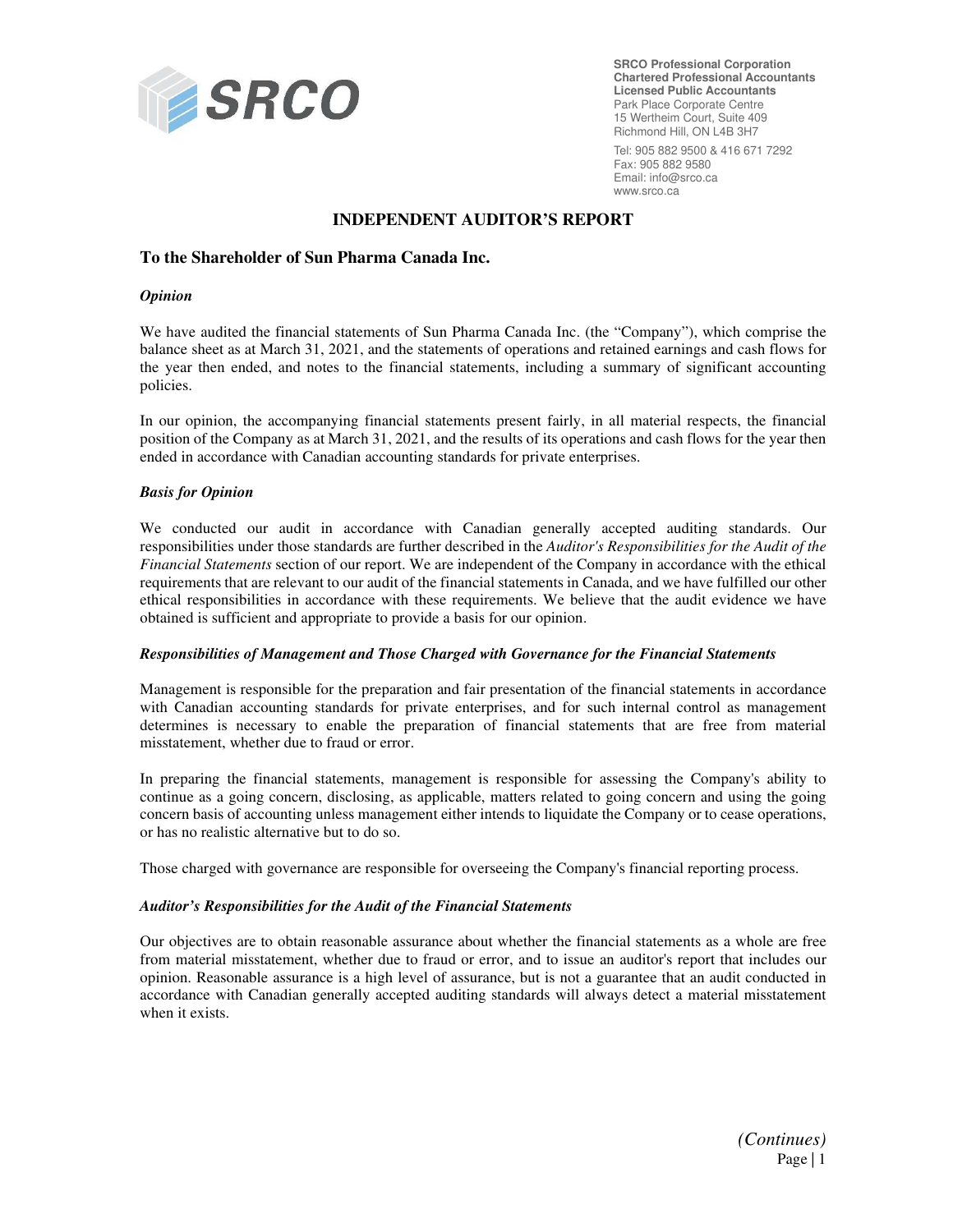

#### **Independent Auditor's Report to the Shareholder of Sun Pharma Canada Inc.** *(continued)*

Misstatements can arise from fraud or error and are considered material if, individually or in the aggregate, they could reasonably be expected to influence the economic decisions of users taken on the basis of these financial statements. As part of an audit in accordance with Canadian generally accepted auditing standards, we exercise professional judgment and maintain professional skepticism throughout the audit. We also:

- Identify and assess the risks of material misstatement of the financial statements, whether due to fraud or error, design and perform audit procedures responsive to those risks, and obtain audit evidence that is sufficient and appropriate to provide a basis for our opinion. The risk of not detecting a material misstatement resulting from fraud is higher than for one resulting from error, as fraud may involve collusion, forgery, intentional omissions, misrepresentations, or the override of internal control.
- Obtain an understanding of internal control relevant to the audit in order to design audit procedures that are appropriate in the circumstances, but not for the purpose of expressing an opinion on the effectiveness of the Company's internal control.
- Evaluate the appropriateness of accounting policies used and the reasonableness of accounting estimates and related disclosures made by management.
- Conclude on the appropriateness of management's use of the going concern basis of accounting and, based on the audit evidence obtained, whether a material uncertainty exists related to events or conditions that may cast significant doubt on the Company's ability to continue as a going concern. If we conclude that a material uncertainty exists, we are required to draw attention in our auditor's report to the related disclosures in the financial statements or, if such disclosures are inadequate, to modify our opinion. Our conclusions are based on the audit evidence obtained up to the date of our auditor's report. However, future events or conditions may cause the Company to cease to continue as a going concern.
- Evaluate the overall presentation, structure and content of the financial statements, including the disclosures, and whether the financial statements represent the underlying transactions and events in a manner that achieves fair presentation.

We communicate with those charged with governance regarding, among other matters, the planned scope and timing of the audit and significant audit findings, including any significant deficiencies in internal control that we identify during our audit.

SRCO Professional Corporation

 CHARTERED PROFESSIONAL ACCOUNTANTS Authorized to practice public accounting by the Chartered Professional Accountants of Ontario

Richmond Hill, Ontario April 28, 2021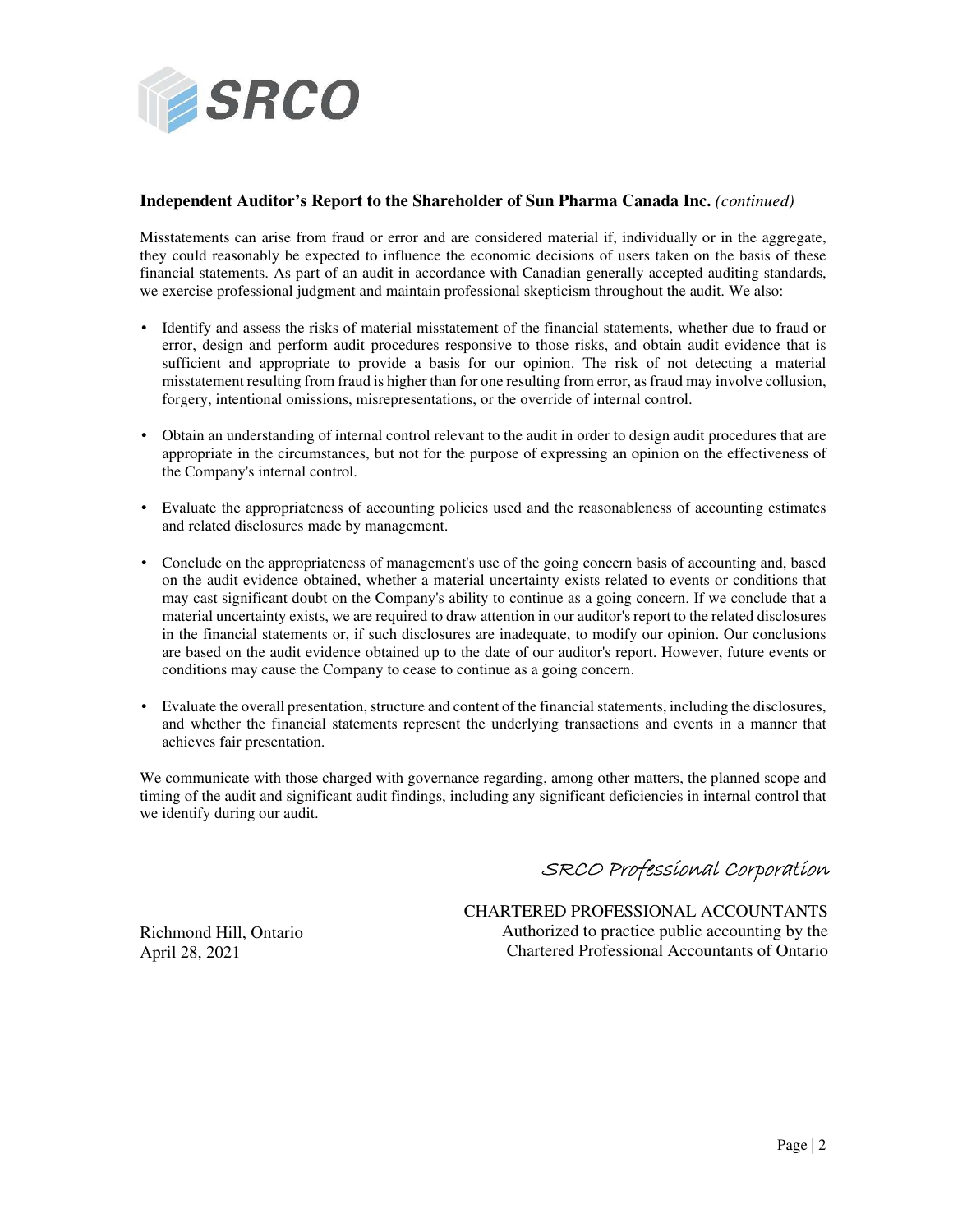# **BALANCE SHEET**

As at March 31, 2021

| 2021       | 2020       |
|------------|------------|
| \$         | \$         |
|            |            |
|            |            |
| 5,581,342  | 7,141,745  |
| 12,644,729 | 6,409,061  |
| 1,320,187  | 1,360,990  |
| 6,047,318  | 3,896,757  |
| 173,383    | 61,505     |
| 25,766,959 | 18,870,058 |
|            |            |
|            |            |
| 20,167,019 | 14,940,407 |
|            |            |
| 2,250,100  | 2,250,100  |
| 3,349,840  | 1,679,551  |
| 5,599,940  | 3,929,651  |
| 25,766,959 | 18,870,058 |
|            |            |

Contingencies *(Note 9)*

*See accompanying notes*

On behalf of the Board:

Director

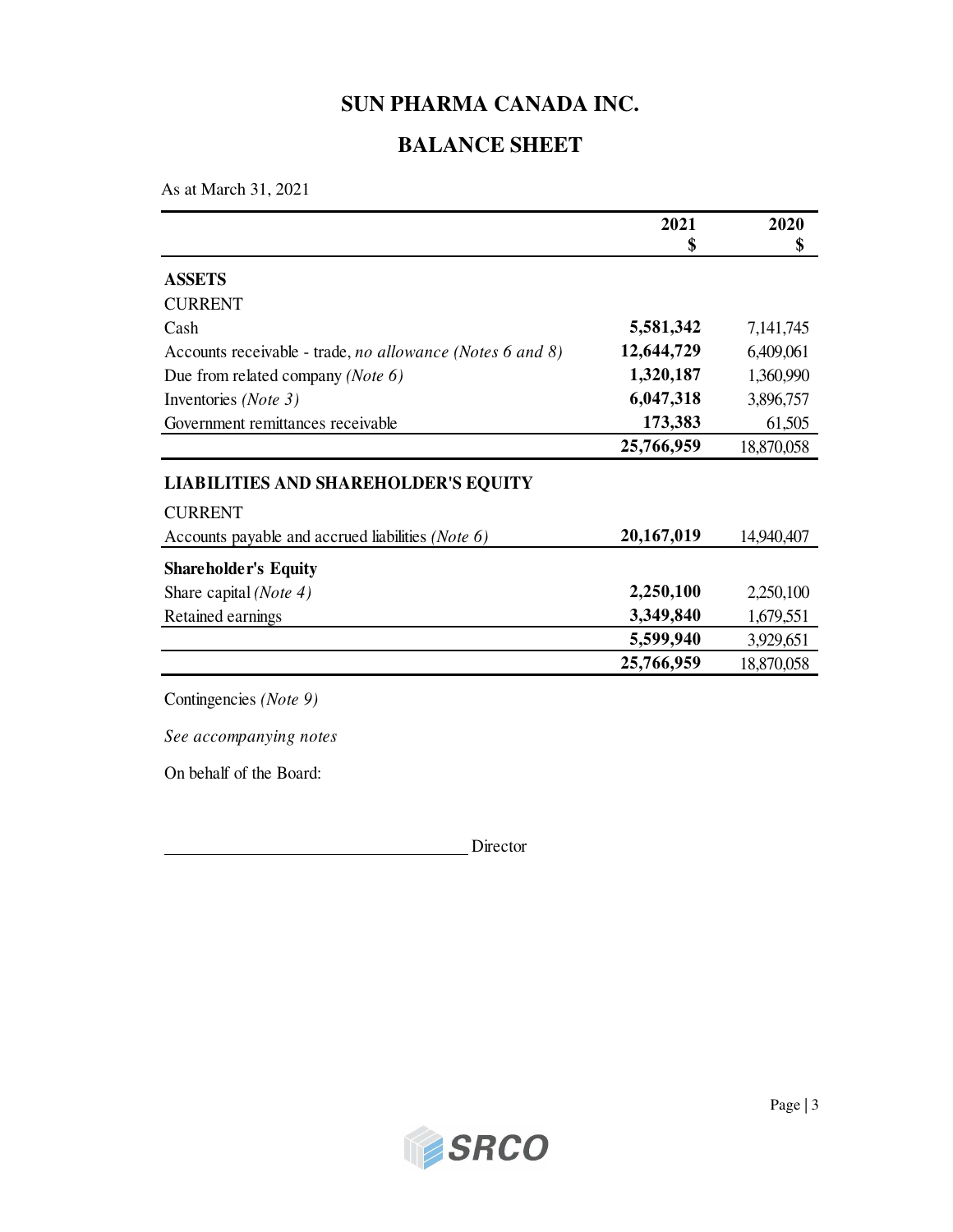# **STATEMENT OF OPERATIONS AND RETAINED EARNINGS**

For the year ended March 31, 2021

|                                                         | 2021       | 2020       |
|---------------------------------------------------------|------------|------------|
|                                                         | \$         | \$         |
| <b>REVENUE</b>                                          |            |            |
| Product sales (Note 6)                                  | 42,109,128 | 24,801,618 |
| Cost of sales ( <i>Note</i> $6$ )                       | 34,280,819 | 20,005,159 |
| <b>GROSS PROFIT</b>                                     | 7,828,309  | 4,796,459  |
| <b>EXPENSES</b>                                         |            |            |
| Selling, general and administrative (Notes 5, 6 and 10) | 5,863,737  | 5,952,987  |
| Interest and bank charges                               | 19,872     | 14,742     |
| Interest income                                         | (18, 389)  | (128,670)  |
| Foreign exchange loss (gain)                            | 292,800    | (77,057)   |
|                                                         | 6,158,020  | 5,762,002  |
| <b>INCOME (LOSS) BEFORE INCOME TAXES</b>                | 1,670,289  | (965, 543) |
| <b>INCOME TAXES</b>                                     |            |            |
| Current (Note 7)                                        |            |            |
| Future (Note 7)                                         |            |            |
|                                                         |            |            |
| <b>NET INCOME (LOSS)</b>                                | 1,670,289  | (965,543)  |
| <b>RETAINED EARNINGS - BEGINNING OF YEAR</b>            | 1,679,551  | 2,645,094  |
| <b>RETAINED EARNINGS - END OF YEAR</b>                  | 3,349,840  | 1,679,551  |

*See accompanying notes*

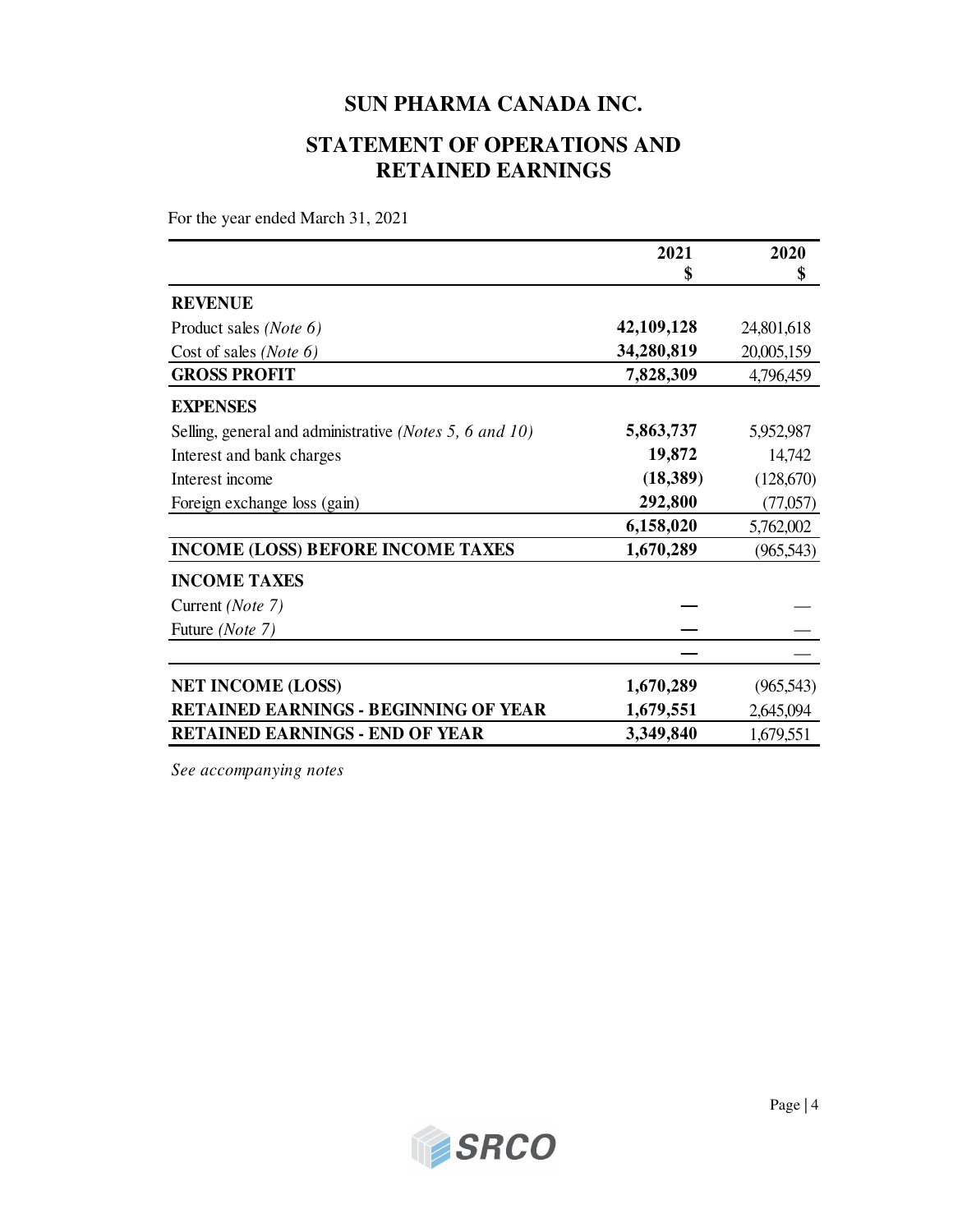# **STATEMENT OF CASH FLOWS**

For the year ended March 31, 2021

|                                                         | 2021<br>\$    | 2020<br>\$  |
|---------------------------------------------------------|---------------|-------------|
| <b>OPERATING ACTIVITIES</b>                             |               |             |
| Net income (loss)                                       | 1,670,289     | (965,543)   |
| Changes in non-cash working capital balances related to |               |             |
| operations:                                             |               |             |
| Accounts receivable                                     | (6, 235, 668) | (3,675,046) |
| Government remittances receivable                       | (111, 878)    | 40,024      |
| Inventories                                             | (2,150,561)   | 305,133     |
| Accounts payable and accrued liabilities                | 5,226,612     | 164,778     |
| Cash flow used in operating activities                  | (1,601,206)   | (4,130,654) |
|                                                         |               |             |
| <b>INVESTING ACTIVITIES</b>                             |               |             |
| Due from related company                                | 40,803        | (1,360,990) |
| Cash flow provided by (used in) investing activities    | 40,803        | (1,360,990) |
|                                                         |               |             |
| <b>DECREASE IN CASH</b>                                 | (1,560,403)   | (5,491,644) |
| <b>CASH - BEGINNING OF YEAR</b>                         | 7,141,745     | 12,633,389  |
| <b>CASH - END OF YEAR</b>                               | 5,581,342     | 7,141,745   |

*See accompanying notes*

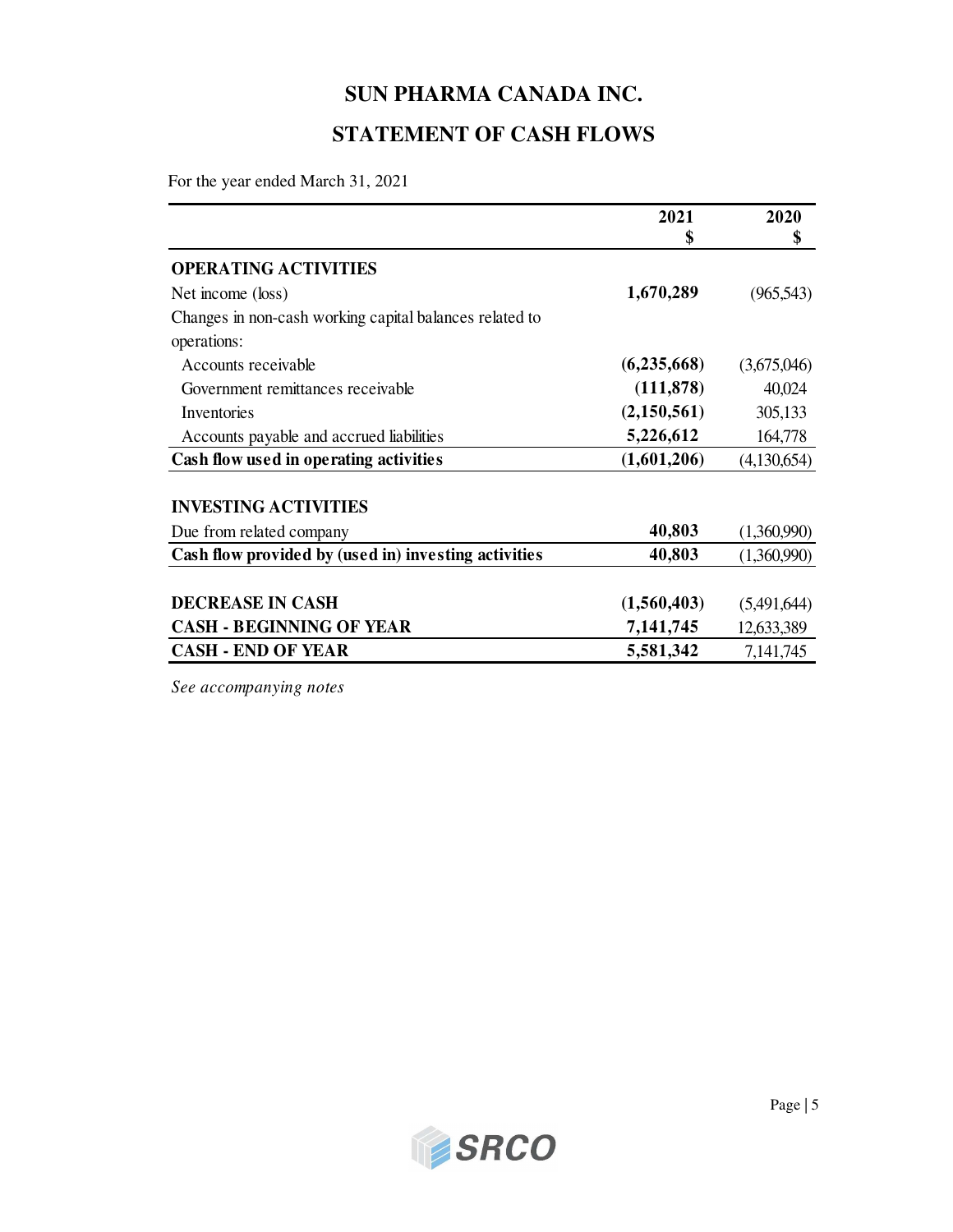# **NOTES TO FINANCIAL STATEMENTS**

#### March 31, 2021

### **1. DESCRIPTION OF BUSINESS**

Ranbaxy Pharmaceuticals Canada Inc. was incorporated under the laws of the Province of Ontario on December 12, 2002. On September 14, 2018, Ranbaxy Pharmaceuticals Canada Inc. changed its name to Sun Pharma Canada Inc. (the "Company"). Its ultimate parent company is Sun Pharmaceutical Industries (the "Parent"). The Company's main activity is marketing and distribution of pharmaceutical products.

### **2. SUMMARY OF SIGNIFICANT ACCOUNTING POLICIES**

These financial statements have been prepared in accordance with Canadian accounting standards for private enterprises and include the following significant accounting policies:

#### **Cash**

Cash includes cash on hand and balances held in a financial institution.

#### **Revenue recognition**

Revenue from the product sales is recognized when significant risk and rewards in respect to ownership of the products have been passed to the customer, and when the following criteria have been met:

- persuasive evidence of an arrangement exists;
- there are no significant obligations remaining;
- the price is fixed and determinable; and
- collectability is reasonably assured

Revenue from product sales is recognized net of provisions for estimated discounts, returns, rebates and chargebacks offered to wholesale customers.

### **Inventories**

Inventories, comprising of finished goods, are measured at the lower of cost and net realizable value. Cost is determined on a moving average basis. The cost of inventories includes freight and any other directly attributable costs. Net realizable value is determined on the basis of estimated selling prices, less costs necessary to make the sale. When circumstances which previously caused inventories to be written down below cost no longer exist, the previous impairment is reversed.

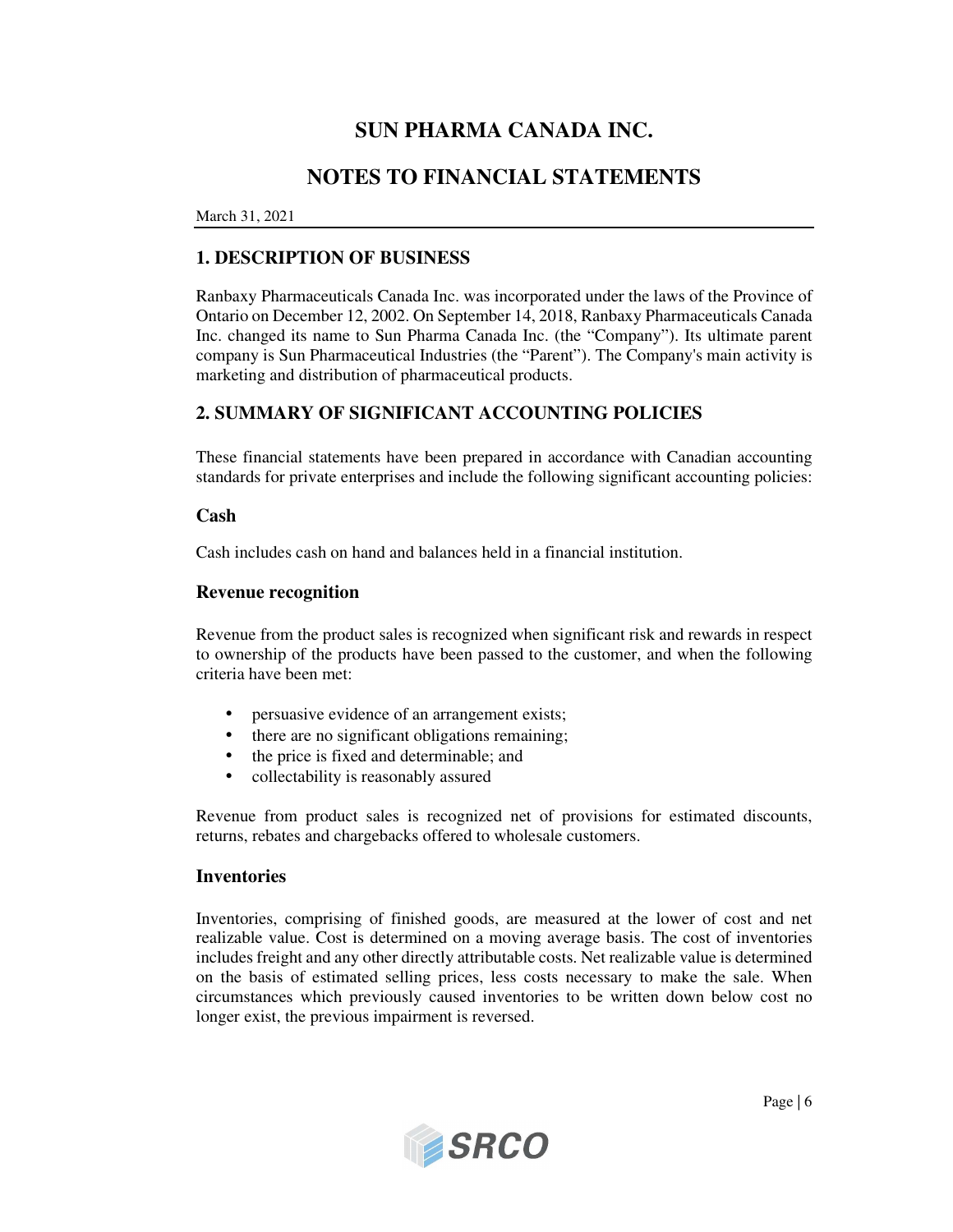# **NOTES TO FINANCIAL STATEMENTS**

March 31, 2021

### **2. SUMMARY OF SIGNIFICANT ACCOUNTING POLICIES** (continued)

#### **Income taxes**

The Company accounts for income taxes using the future income taxes method. Under this method, future income tax assets and liabilities are recorded based on temporary differences between the carrying amount of balance sheet items and their corresponding tax bases. In addition, the future benefits of income tax assets, including unused tax losses, are recognized, subject to a valuation allowance, to the extent that it is more likely than not that such future benefits will ultimately be realized. Future income tax assets and liabilities are measured using substantively enacted tax rates and laws expected to apply when the tax liabilities or assets are to be either settled or realized.

#### **Foreign currency translation**

These financial statements have been presented in Canadian dollars, the Company's functional currency. Transaction amounts denominated in foreign currencies are translated into their Canadian dollar equivalents at exchange rates prevailing at the transaction dates. Carrying values of monetary assets and liabilities, which are denominated in foreign currencies, reflect the exchange rates at the balance sheet date. Gains and losses resulting from currency translation are included in the statement of operations.

#### **Use of estimates**

The preparation of financial statements in conformity with Canadian accounting standards for private enterprises requires management to make estimates and assumptions that affect the reported amounts of assets and liabilities and disclosure of contingent assets and liabilities at the date of the financial statements, and the reported amounts of revenues and expenses during the year.

These estimates and assumptions are reviewed periodically, which include allowance for doubtful accounts, provisions for inventory obsolescence, valuation allowance for future tax benefits, impairment of financial assets, and accruals, and as adjustments become necessary, they are reported in net loss in the year in which they become known. Actual results may vary from the current estimates.

In March 2020, the World Health Organization declared the COVID-19 outbreak a pandemic, which caused a major health crisis worldwide that affects the global economy and financial markets. Federal, provincial and municipal governments introduced numerous measures to protect the public. At this time, it is unknown the extent of the impact the COVID-19 outbreak may have on the Company as this will depend on future developments that are highly uncertain and that cannot be predicted with confidence.

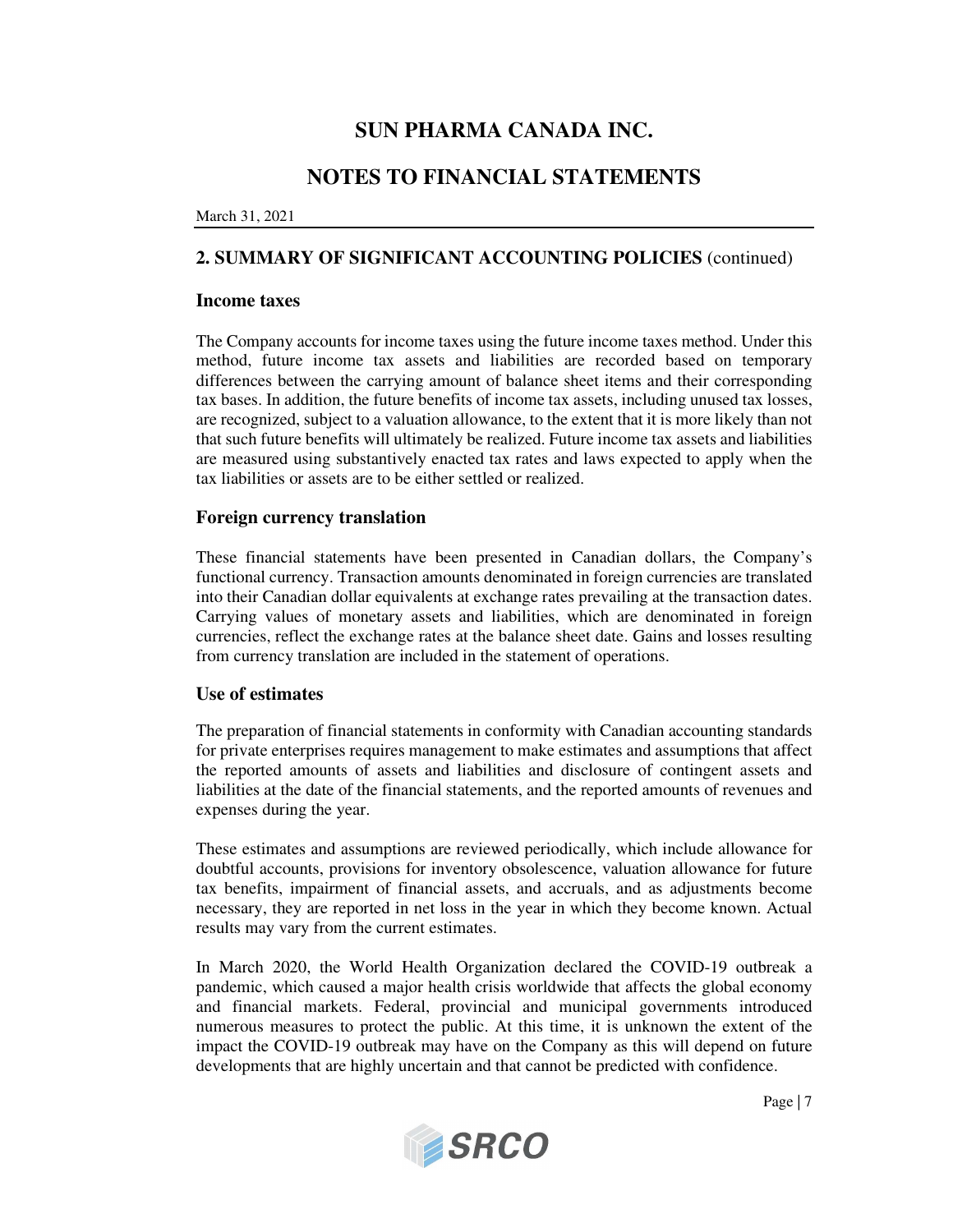# **NOTES TO FINANCIAL STATEMENTS**

#### March 31, 2021

### **2. SUMMARY OF SIGNIFICANT ACCOUNTING POLICIES** (continued)

#### **Use of estimates** (continued)

**Given the outcome and time-frame to a recovery from the current pandemic is highly unpredictable, it is not practicable to estimate and disclose its financial effect on future operations at this time.**

#### **Financial instruments**

The Company initially measures all its financial assets and liabilities at fair value, except for certain related party transactions that are measured at the carrying amount or exchange amount, as appropriate.

The Company subsequently measures all its financial assets and financial liabilities at cost or amortized cost.

Financial assets measured at cost or amortized cost includes cash, accounts receivable and due from related company.

Financial liabilities measured at cost or amortized cost includes accounts payable and accrued liabilities.

#### **Impairment of financial instruments**

Financial assets measured at cost or amortized cost are tested for impairment when there are indicators of impairment. The amount of write-down is recognized in net income. A previously recognized impairment loss may be reversed to the extent of improvement, directly or by adjusting the allowance account, provided it is no greater than the amount that would have been reported at the date of the reversal had the impairment not been recognized previously. The amount of the reversal is recognized in net income.

#### **Government assistance**

Government assistance toward current expenses, including salaries, is recognized as a reduction of the corresponding expenses at the time they are incurred, provided there is reasonable assurance that the Company has complied and will continue to comply with all the conditions of the government assistance.

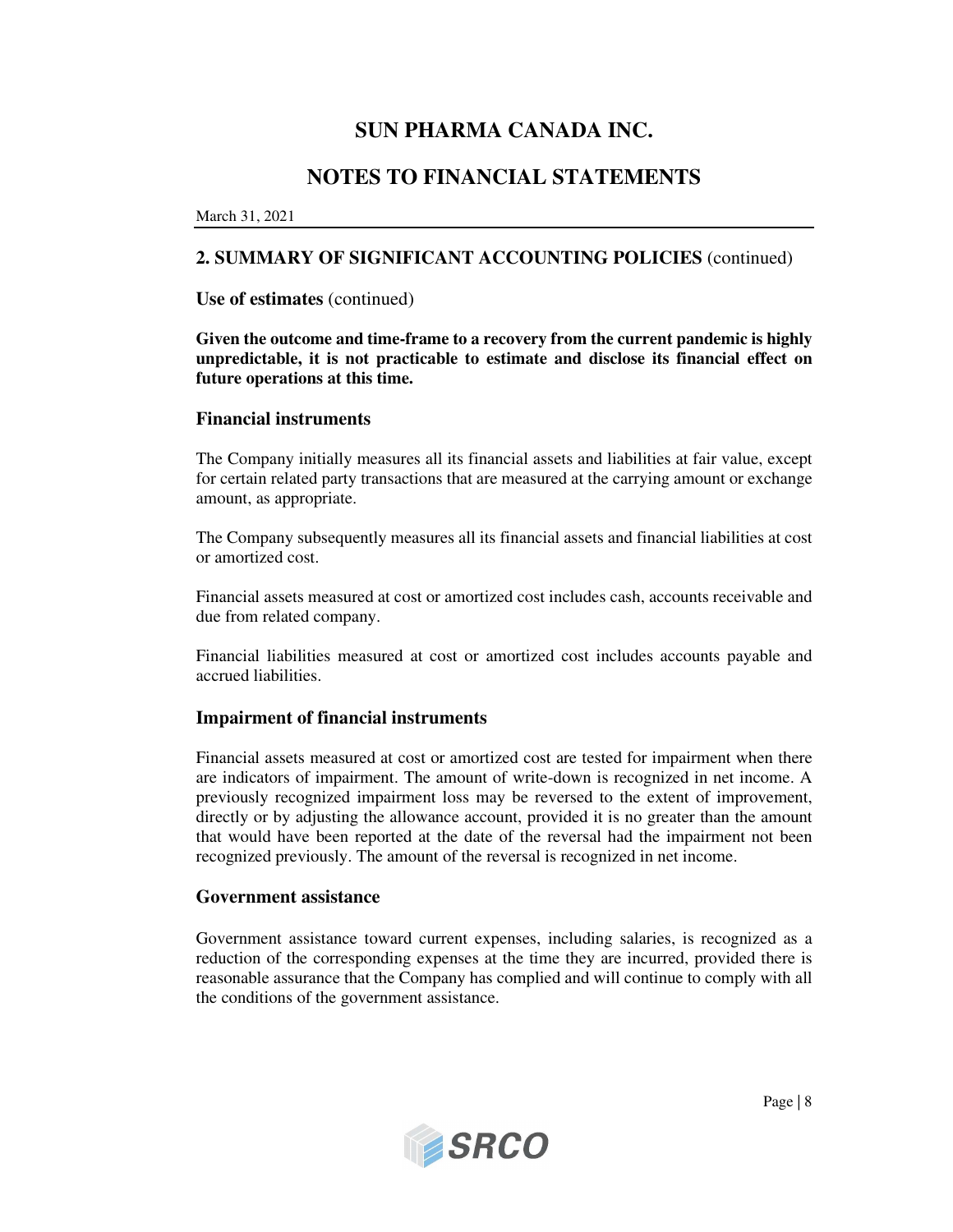# **NOTES TO FINANCIAL STATEMENTS**

March 31, 2021

### **3. INVENTORIES**

|                        | 2021<br>S   | 2020<br>\$  |
|------------------------|-------------|-------------|
|                        |             |             |
| Finished goods         | 8,445,337   | 6,467,544   |
| Inventory obsolescence | (2,398,019) | (2,570,787) |
|                        | 6,047,318   | 3,896,757   |

The cost of inventories recognized as an expense and included in the cost of sales was \$34,280,819 (2020 - \$20,005,159). The change in inventory obsolescence primarily represents reduction in provision during the year.

### **4. SHARE CAPITAL**

Share capital consists of the following:

|                         | 2021      | 2020      |
|-------------------------|-----------|-----------|
|                         | \$        | \$        |
| Authorized:             |           |           |
| Unlimited Common shares |           |           |
| <b>Issued:</b>          |           |           |
| 2,250,100 Common shares | 2,250,100 | 2,250,100 |

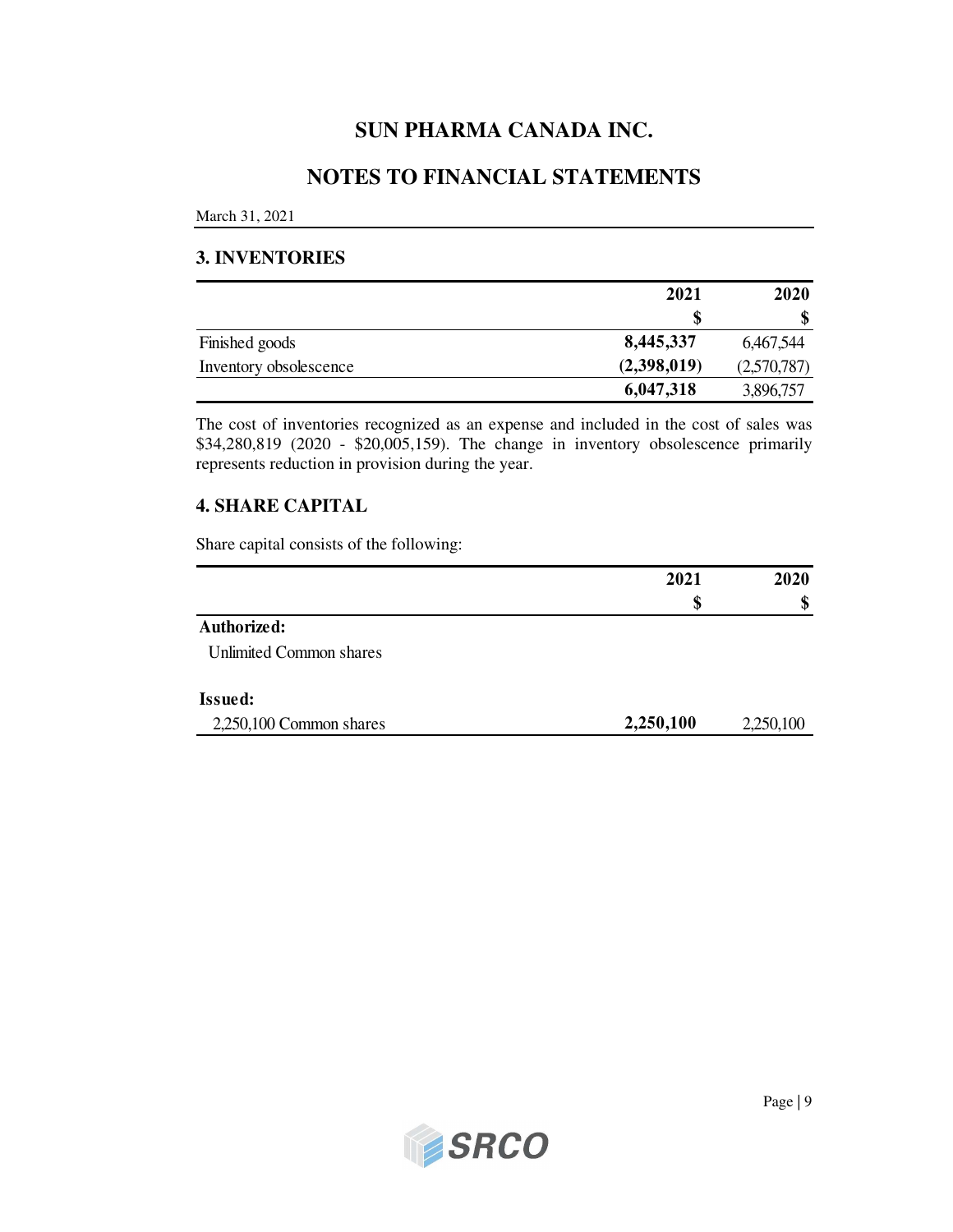# **NOTES TO FINANCIAL STATEMENTS**

#### March 31, 2021

### **5. EMPLOYEE FUTURE BENEFITS**

The Company participates in a registered savings plan covering substantially all eligible employees. The plan allows for employees to contribute up to 18% of their annual earnings to the plan subject to the statutory limits imposed by the tax authorities. The Company makes optional contributions of up to 3% of the annual earnings of the employees. The employees are fully vested immediately with their share of the Company's contributions.

Contributions expensed by the Company during the year were \$15,121 (2020 - \$27,669) and are included in selling, general and administrative expenses.

### **6. RELATED PARTY BALANES AND TRANSACTIONS**

The following is a summary of the Company's related party balances and transactions. A party is considered to be related if the Parent has the ability to exercise significant influence through its ownership of shares and presence on the board of directors.

Included in accounts receivable is \$nil (2020- \$78,200) owing from the Parent and \$10,433,164 (2020 - \$4,637,744) owing from a subsidiary of the Parent.

Included in accounts payable is \$13,671,781 (2020 -\$5,155,141) owed to the Parent and \$5,066,360 (2020 - \$8,458,013) owed to subsidiaries of the Parent.

Included in cost of sales for the year are \$30,453,751 (2020 - \$14,137,009) of purchases from the Parent and \$727,982 (2020 - \$155,802) of purchases from subsidiaries of the Parent.

Included in sales for the year are \$36,113,126 (2020 - \$19,746,379) in sales to a subsidiary of the Parent.

Included in selling, general and administrative expenses for the current year are \$3,133,025 (2020 - \$3,019,684) in operational costs paid or payable to another subsidiary of the Parent.

These transactions were in the normal course of operations and measured at the exchange amount, which is the amount of consideration established and agreed to by the related parties.

The amounts due from related company, as at March 31, 2021 of \$1,320,187 (2020 - \$1,360,990) is for reimbursement of expenses and are held in United States dollars. This amount is unsecured and non-interest bearing with no specific terms of repayment.

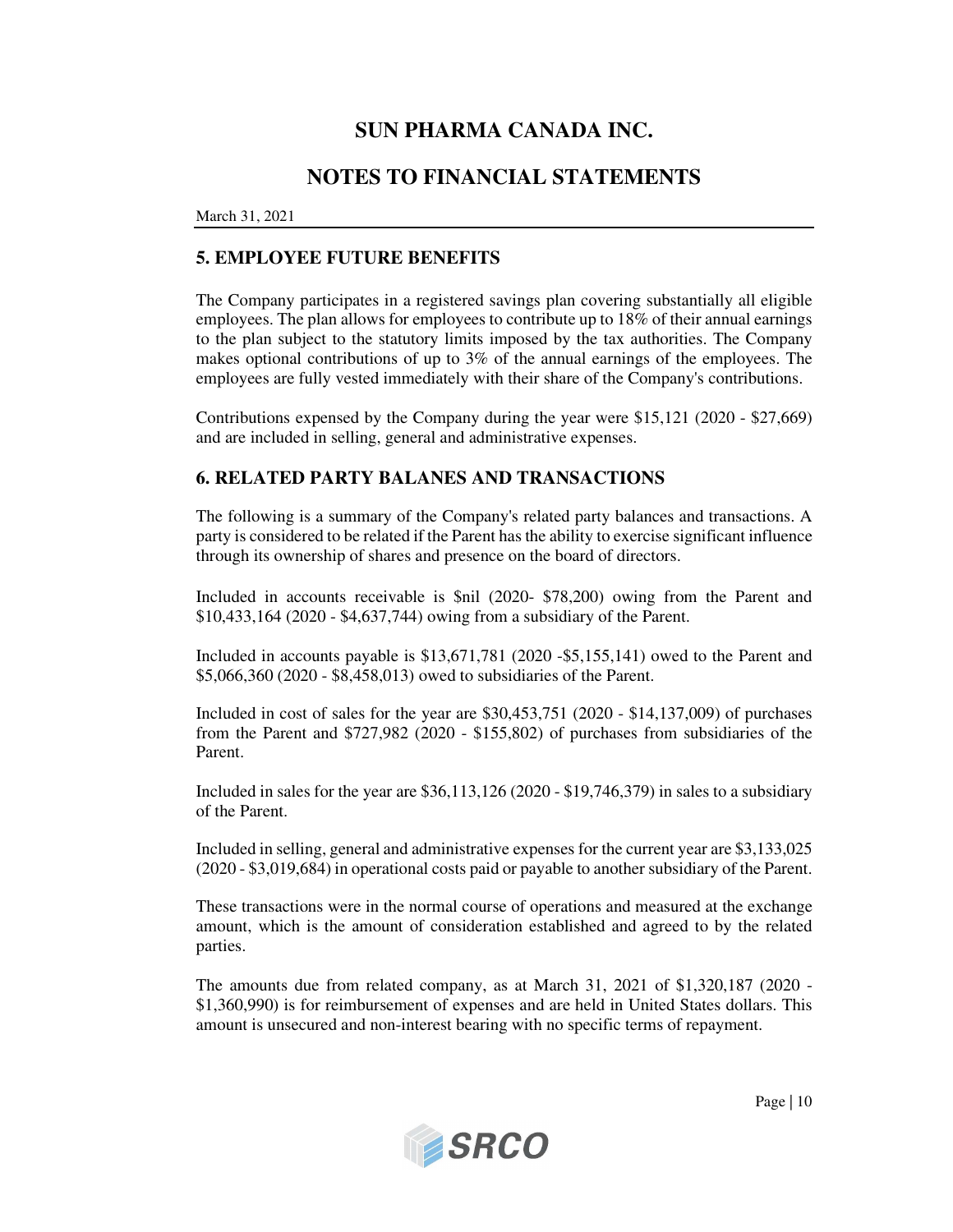### **NOTES TO FINANCIAL STATEMENTS**

#### March 31, 2021

### **7. INCOME TAXES**

Future income taxes represent the future income tax benefits of temporary differences between tax and accounting bases of assets and liabilities consisting of:

|                                         | 2021<br>\$  | 2020<br>\$  |
|-----------------------------------------|-------------|-------------|
|                                         |             |             |
| Future income taxes - current           |             |             |
| Provisions                              |             |             |
| Future income taxes - non-current       |             |             |
| Excess of tax basis over carrying value |             |             |
| of property and equipment               | 7,214       | 9,169       |
| Non-capital losses carried forward      | 2,252,306   | 2,698,166   |
|                                         | 2,259,520   | 2,707,335   |
| Future income tax benefits              | 2,259,520   | 2,707,335   |
| Valuation allowance                     | (2,259,520) | (2,707,335) |
|                                         |             |             |

The effective income tax rate as a percentage of taxable income before income taxes is 26.5% (2020 - 26.5%).

The Company has approximately \$8,499,268 (2020 - \$10,181,760) operating losses available to be carried forward to future years. The benefits of these losses will be recognized in the period in which realized due to uncertainty as to their realization. Accordingly, the Company has taken a full valuation allowance and has not recorded future tax asset as at March 31, 2021.

### **8. ECONOMIC DEPENDENCE**

At March 31, 2021, two customers (2020 - two) accounted for approximately 92% (2020 - 83%) of accounts receivable and two customers (2020 - two) accounted for approximately 93% (2020 - 87%) of gross sales during the year then ended. One of the customers were a related party and represented  $85\%$  (2020 – 77%) of total sales. The other customer is a warehouse distributor who sells to the ultimate customers.

Inventory purchases from related parties accounted for 90% (2020 - 71%) of the purchases for the year ended March 31, 2021. Approximately 93% (2020 - 92%) of accounts payable at year end are owing to the Parent company and their commonly controlled subsidiaries. The Company's operations extensively depend on purchases and sales from various related parties.



Page | 11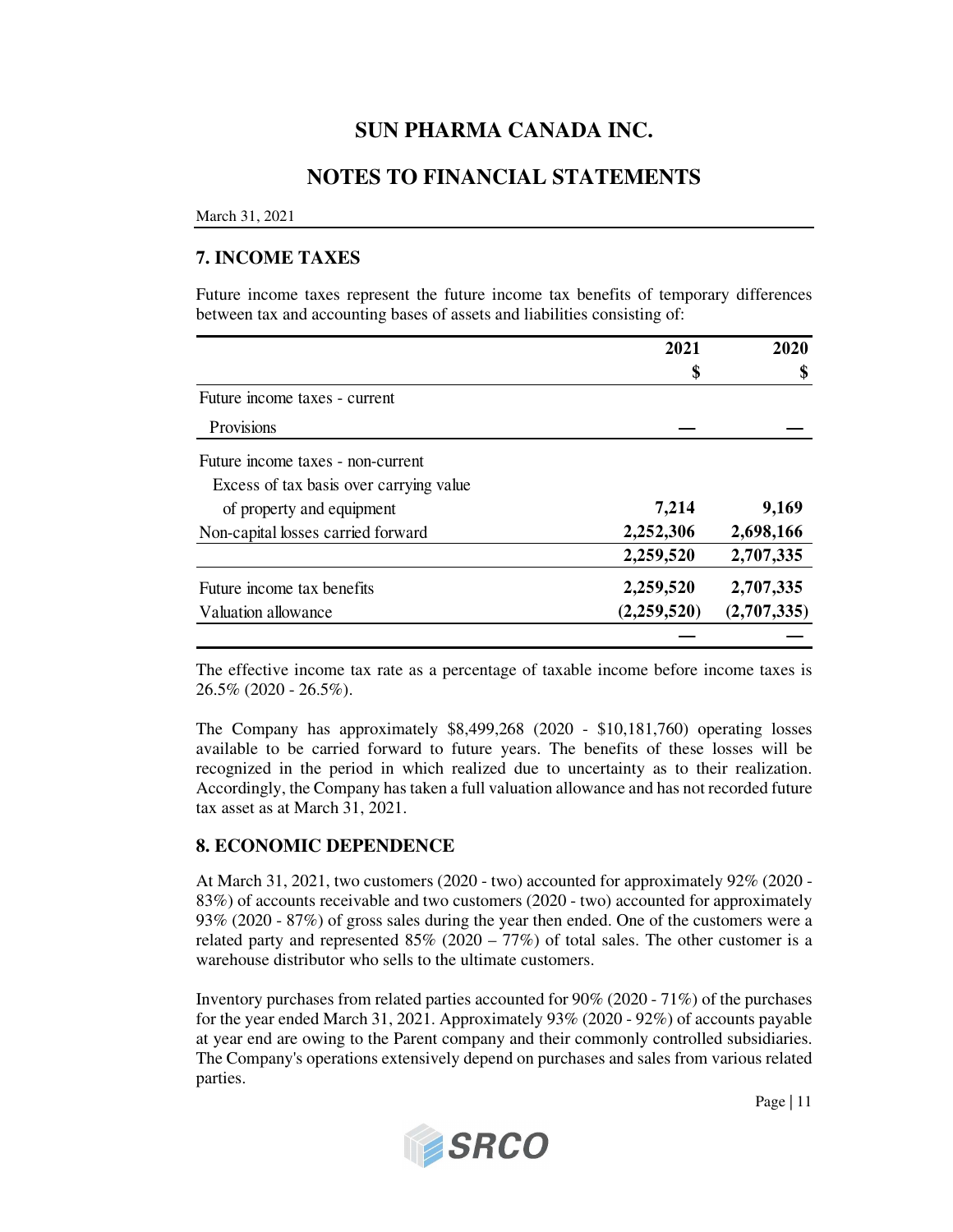# **NOTES TO FINANCIAL STATEMENTS**

#### March 31, 2021

### **9. CONTINGENCIES**

The Company, along with other related parties, was named as a defendant in separate product-related class action lawsuits. These lawsuits remain at an early stage, and as litigation is subject to many uncertainties, it is not possible to predict the ultimate outcome of these lawsuits or to estimate the amount of loss, if any. Therefore, no provision has been recognized in the financial statements.

### **10. CANADA EMERGENCY WAGE SUBSIDY**

During the year ended March 31, 2021, the Government of Canada announced the Canada Emergency Wage Subsidy ("CEWS") for Canadian employers whose businesses were affected by the COVID-19 pandemic. The CEWS provides a subsidy towards eligible employees' remuneration, subject to certain criteria. The Company received a subsidy during the year ended March 31, 2021 and \$417,326 as wage subsidy was recognized in the statement of operations as a reduction of the salaries and benefits expenses at the time they were incurred.

### **11. FINANCIAL INSTRUMENTS**

The Company is exposed to various risks through its financial instruments. The following analysis provides a measure of the Company's risk exposure and concentrations at the balance sheet date, March 31, 2021.

### **Credit risk**

Credit risk is the risk that a counter party will fail to perform its obligations. The Company's main credit risks relate to its accounts receivable and cash balances. The Company provides credit to its clients in the normal course of its operations. Credit risk is minimized by customers limited to being large and reputed wholesalers and related parties. The details of related party balances are disclosed in Notes 6 and 8. The Company believes that there is no unusual exposure associated with the collection of these receivables. The Company performs regular credit assessments of its customers and limits credit extended when deemed necessary. The Company manages the credit risk from its cash balances by maintaining its accounts with credit worthy and highly reputable financial institutions.

### **Currency risk**

Currency risk is the risk that the fair value or future cash flows of a financial instrument will fluctuate because of changes in foreign exchange rates. The Company enters into purchase transactions denominated in United States Dollars (USD) for which the related expense and accounts payable balances are subject to exchange rate fluctuations.